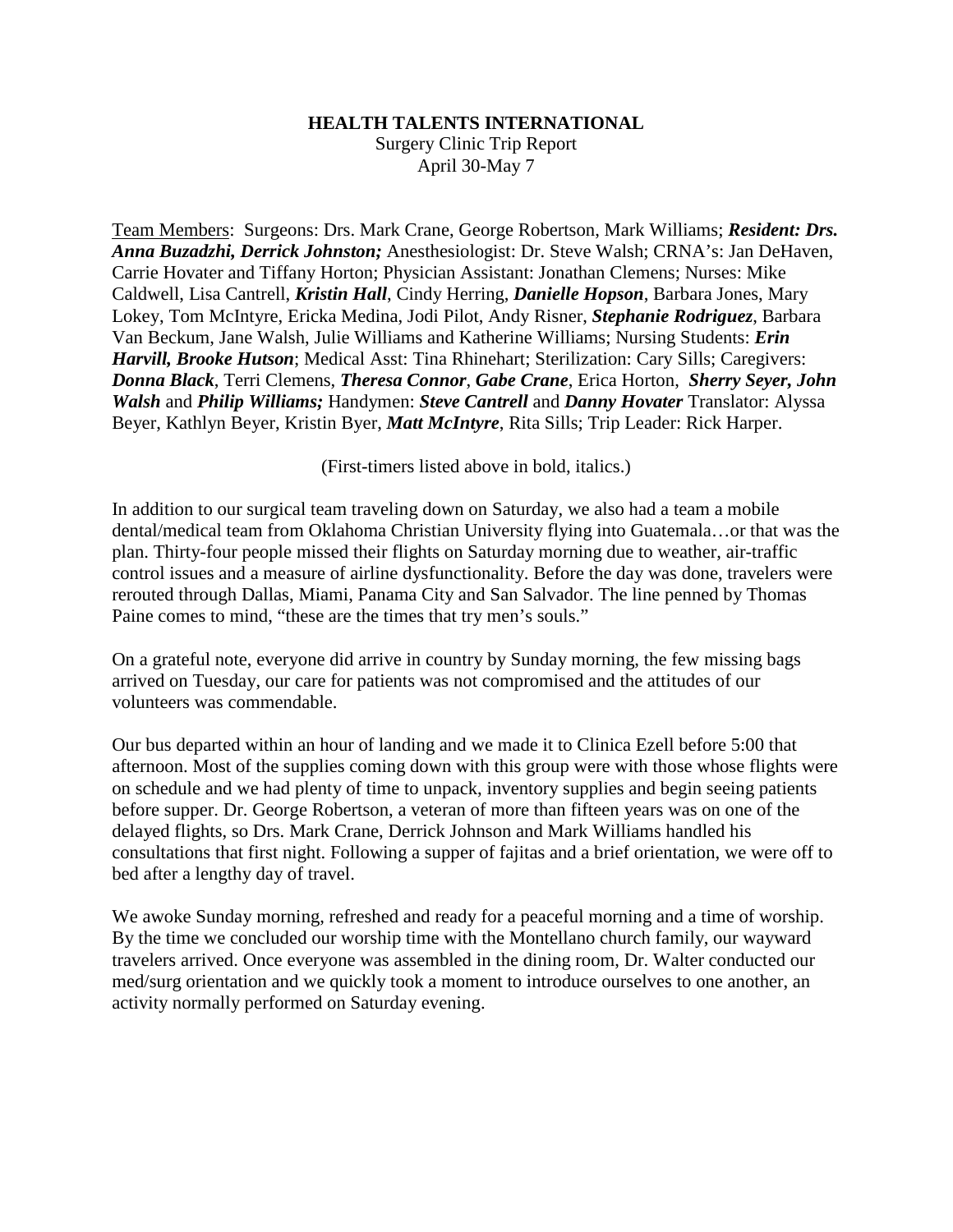Surgery began around 1:30 and we had eight patients scheduled for the day. While all three rooms were up and running with patients on the table, our recovery room nurses met to review their responsibilities, the role of our Guatemalan nurses and aides, our system for handling narcotics, the process for assigning patients to beds as well as intake and discharge responsibilities. A short time later, the lab arrived for donations of O+ blood in the event of an emergency. We were out of the OR at a reasonable time, a smooth start to a trip that began with some bumps.

Our original trip chaplain had to cancel his plans to join this trip, the congregation where he preaches was celebrating 200 years of existence and he could hardly miss such a special occasion. That meant we went to plan B with Rick Harper serving in that capacity and we spent the week discussing being ready and available to serve. Having your *heart ready*, being *God fed* and *Spirit led* were a few of the principles brought out in scripture.

Monday provided a great opportunity to test those very concepts!

During the course of collecting O+ blood on Sunday, the lab tech, Heidy, sought out Barbara Van Beckum, one of our volunteer donors, but mistakenly asked Barbara Jones. Barbara said she was willing, but she was O-. Fast forward to Monday and Heidy receives word at her lab from the hospital in Mazatenango that they are in need of O- blood for a young man going into renal failure and they had been unable to locate a donor anywhere in the country.

Heidy remembers Barbara and places a call to Carlos, our Director of Coastal Operations to ask if Barbara might be willing to donate, and during the conversation he learned that the patient, Lorenzo, was related to our one of our Guatemala team members. Of course, Barbara had already made herself available to serve, her heart was ready, she was God fed and being Spirit led…she said yes!

Over the next twenty-four hours, Barbara donated her blood, was able to meet Lorenzo's parents, Lorenzo was stabilized and moved to Guatemala City for further care and dialysis. God be praised!

Now, back to our surgery patients on Monday, we had twelve general and four urology patients scheduled and day two of surgery went off without a hitch.

Tuesday is the day we normally hit our stride and the May team was no different. Twelve general cases, five urology and other than a stubborn anesthesia machine display that persisting in inverting all data, it was without drama. Fortunately, the daughter of CRNA, Tiffany Horton was with us, and Erica is dyslexic…no problem for her as she assisted her mother

Meanwhile, building contractor Danny Hovater, and bio-medical engineer Steve Cantrell were busy trying to install and repair the x-ray machine in the dental clinic. After several unsuccessful attempts, tenacity paid off and the dental team gave Danny and Steve a standing ovation once it was operational for the first time in many months. Danny and Steve confessed, this was the first occasion they received a standing ovation and I suspect they'll return for another round of Guatemala encouragement in the future.